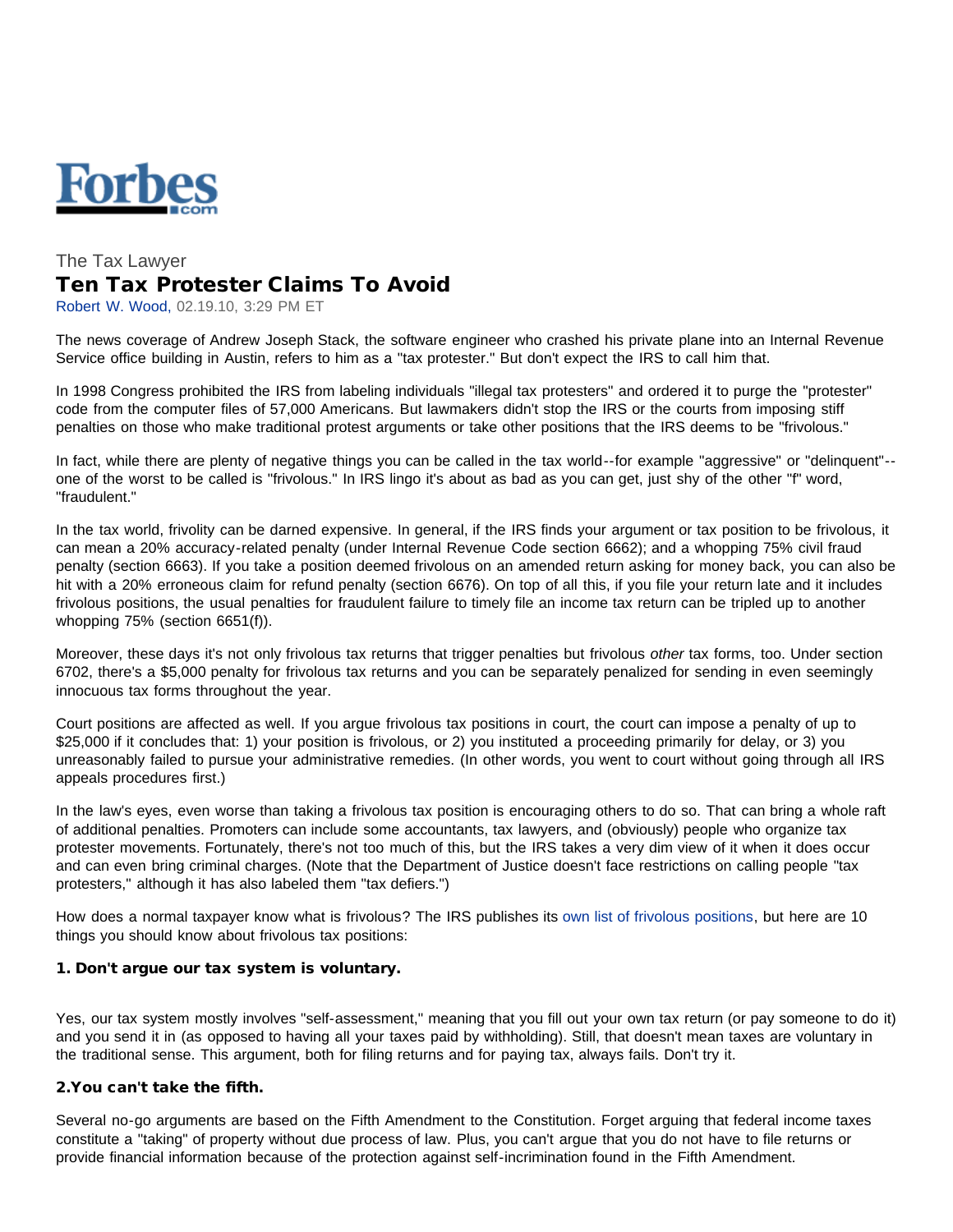# 3.Don't claim Federal Reserve Notes (or wages or tips either!) aren't taxable "income"

There are variations of this flaky argument, but it usually starts with the notion that your income isn't really income, and that U.S. cash notes can't be taxable. The cash you carry in your wallet may be labeled "Federal Reserve Notes," not money, but get over it. Plus, don't try to argue that pay for services can't be taxed. Wages, tips and other compensation received for personal services are taxed just like everything else.

## 4.Forget definitional arguments.

Just about every form of flaky definitional argument against taxes has failed. For example, don't claim that taxpayers are not U.S. Citizens, or that even if they are, they are not taxable persons. Wrong! Also in the no-go category are claims that the U.S. consists only of the District of Columbia, federal territories, and federal enclaves. Also don't bother arguing that the only "employees" subject to federal income tax are employees of the federal government. All of these positions are frivolous.

#### 5.Don't fall for the foreign vs. domestic income line.

All income is taxable here, wherever you earn it. So forget arguing that only foreign-source income is taxable, making your domestic income exempt. There is a convoluted argument that foreign income is different, but don't bother. This has variations, but this is the one that got actor Wesley Snipes in trouble and facing a three-year prison sentence. (He's now appealing his conviction on three misdemeanor tax fraud counts.)

## 6.The First Amendment won't help you in a tax case.

The First Amendment to the U.S. Constitution protects freedom of speech and religion. But don't try to connect those freedoms to taxes. If you argue that you can refuse to pay income taxes on religious or moral grounds by invoking the First Amendment, you'll lose.

## 7. The Thirteenth Amendment is no help either.

You can forget arguing the Thirteenth Amendment, too. Some have argued that compelled compliance with the federal income tax laws constitutes servitude in violation of the Thirteenth Amendment, adopted in 1865 to abolish slavery. Not true. Speaking of slavery, African Americans can forget claiming a special tax credit as reparations for slavery and other oppressive treatment. That argument too is frivolous.

## 8. Ditto the Sixteenth Amendment.

Next in the frivolous constitutional hit parade is the Sixteenth Amendment, but it too will get you labeled as frivolous. First, you can give up on arguing that this amendment was never properly ratified, making the federal income tax unconstitutional. Second, don't argue that the Sixteenth Amendment does not authorize a direct non-apportioned federal income tax on U.S. citizens. These arguments will fail.

## 9. The paperwork reduction argument has been shredded.

It sounds a bit like a Monty Python routine or something out of George Orwell's *1984*, but also do not waste time (as some tax protesters do) arguing about the little OMB control numbers or Paperwork Reduction Act Notices appearing on most federal forms. The courts have struck down arguments that taxpayers are not required to file federal income tax returns because the instructions and regulations associated with IRS Form 1040 do not display an OMB control number as required by the Paperwork Reduction Act.

#### 10. Avoid entity arguments. You are not a church.

There are some grassroots movements claiming you can legally avoid paying taxes with certain entities. Avoid all of this. One promotes a type of "untaxing" package or trust that suggests you can legally and permanently avoid the obligation to file federal income tax returns and pay federal income taxes. No way. Another bizarre idea--this one with a more religious flavor- says you can form a "corporation sole" (sometimes called a "ministerial trust") for yourself (a type of entity usually reserved for the head of a church), and that it can cloak you from paying federal income taxes. Forget it. Stack, the Austin pilot, appears to have gotten involved originally in a "home church" scheme.)

If you encounter any of the claims above--or anything else that sounds too good to be true--it probably is. Check it out with a qualified tax lawyer or accountant, or check with the IRS. The bottom line is that if someone tells you for some reason you don't need to pay taxes, you could find yourself labeled as frivolous and hit with a possibly ruinous bill for back taxes, interest and stiff civil penalties.

*Robert W. Wood is a tax lawyer with a nationwide practice. The author of more than 30 books including Taxation of Damage*